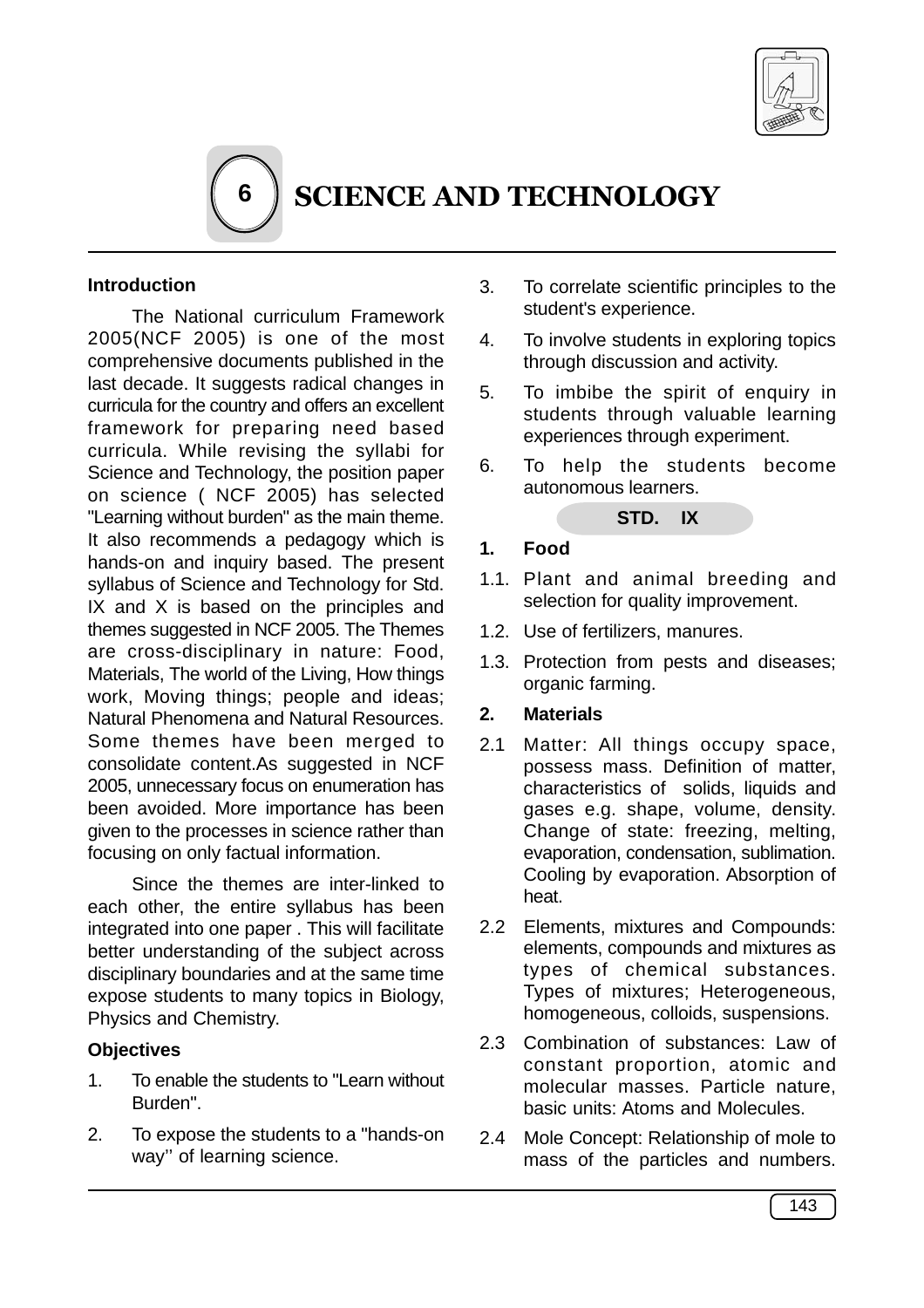

Valency. Chemical formulae of common compounds.

2.5 Atomic Structure: Electrons, protons and neutrons. Atomic number and atomic mass number. Isotopes and Isobars.

# **3. The World of the Living**

# **3.1 Biological Diversity**

Diversity of plants and animals: Basic issues in scientific naming. Basis of classification, Hierarchy of categories/ groups.

Plant classification: Major Plant groups (salient features): Bacteria,

Thalophyta, Bryophyta, Pteridophyta, gymnosperms and Angiosperms. Animal Classification : Major groups of animals (salient features): Non-Chordates up to phyla and non chordates up to classes.

3.2 Smallest living unit of Life, Cell : Cell as a basic unit of life prokaryotic and eukaryotic cells, multicellular organisms;cell membrane and cell wall, cell organelles, chloroplast, mitochondria, vacuoles, ER, Golgli apparatus. Nucleus, chromosomes, basic structure, number.Tissues, organs, organ system, organism

> Structure and functions of animal and plant tissues. (four types in animals;meristematic and permanent tissues in plants).

# **3.3. Health**

- \* Failure of health leading to disease.
- \* Disease and its causes.
- Diseases caused by microbes and their prevention: Typhoid, diarrhoea, malaria,hepatitis, rabies, AIDS, TB, Polio.
- Pulse Polio program.
- 3.4. Exchange of substances by living organisms with the external world:

Diffusion/exchange of substances between cells and their environment and between the cell themselves in the living system; role in nutrition, water and food transport, excretion, gaseous exchange.

## **4. Moving Things. People and ideas. Motion.**

- 4.1 Motion: displacement, velocity, Uniform and non-uniform motion along a straight line,acceleration, distance-time and velocity-time graphs for motion and uniformly accelerated motion. Equations of motion by graphical method . Elementary idea of uniform circular motion.
- 4.2. Force and Newton's Laws : Force and Motion; Newton's Laws of Motion. Inertia of a.body, inertia and mass, momentum, force and acceleration.

Elementary idea of conservation of momentum, action and reaction forces.

- 4.3. Gravitation: gravitation, universal law of gravitation, force of gravitation of theearth (earth's gravity), acceleration due to gravity, mass and weight, free fall .
- 4.4. Work, Energy and Power: work done by a force, energy, power. Kinetic and Potential energy, Law of conservation of energy.
- 4.5 Floating Bodies: Thrust and Pressure, Archimedes' Principle, Buoyancy. Idea of relative density.
- 4.6. Sound; Nature of sound and its propagation through different media, speed of sound, range of hearing in humans; ultrasound; reflection of sound; echo and SONAR Structure of the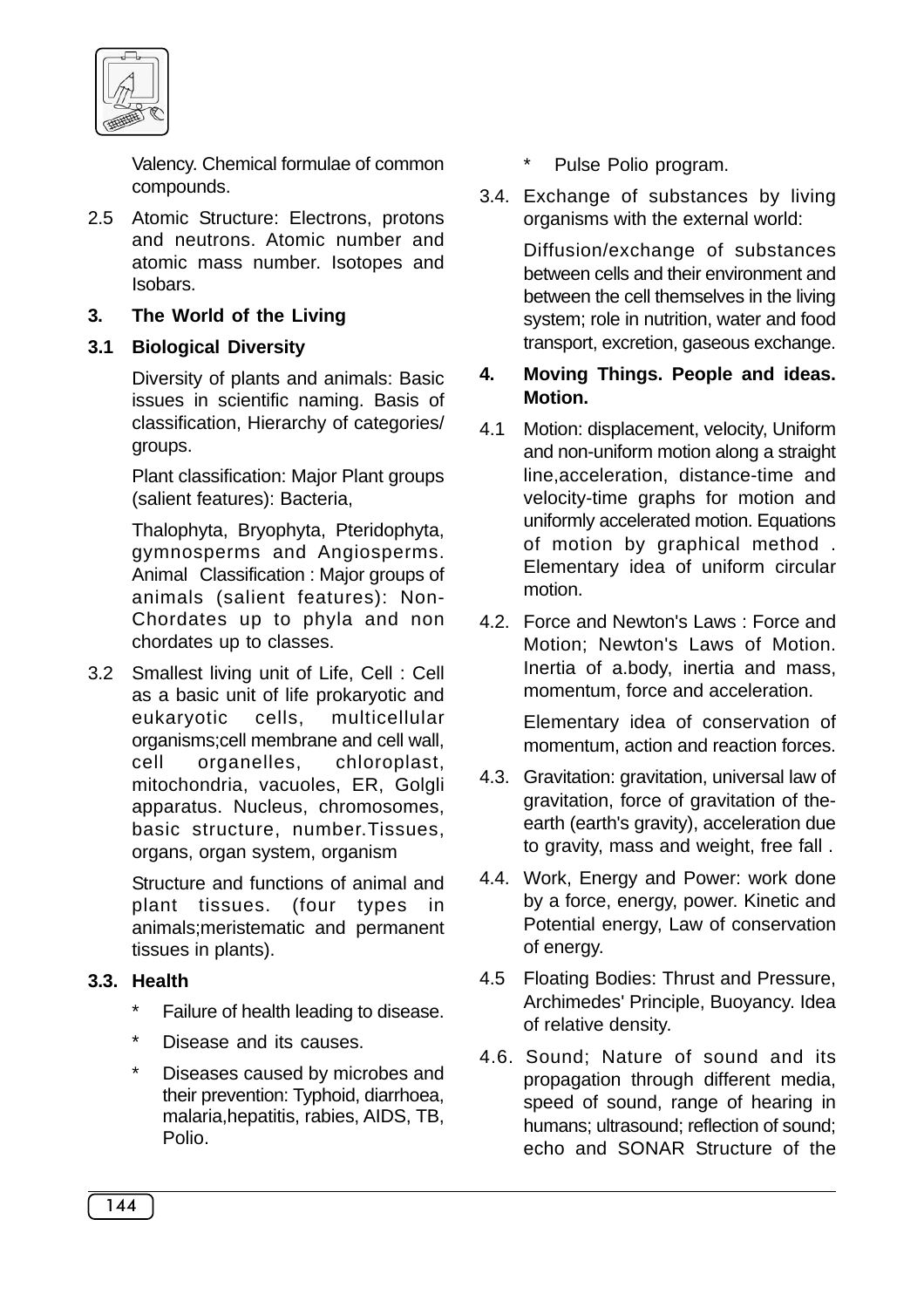

Human Ear. (Auditory aspect).

- **5. Natural Resources Understanding Ecosystem -**
- 5.1 Types of ecosystem forest, grassland, desert, aquatic, costal, marine
- 5.2 Interaction between biotic and abiotic factors in an eco-system
- 5.3 Energy flow and its importance. Cycles of nutrients in terrestrial and aquatic

(fresh water and marine) ecosystems, nature's mechanism in maintaining balance.

#### **6. Waste Generation and Management**

- 6.1 Sources of waste domestic, industrial, agricultural and commercial
- 6.2 Classification of waste : biodegradable non biodegradable, toxic, non- toxic biomedical.
- 6.3 Impact of waste accumulation Spoilage of landscape, pollution, health hazards, effect on terrestrial and aquatic (fresh water and marine) life.
- 6.4 Need for management of waste.
- 6.5 Methods of safe disposal of waste segregation, dumping, composting,

drainage, treatment of effluents before discharge, incineration, use of scrubbers and electrostatic precipitators.

- 6.6 Need for reducing, reusing and recycling waste.
- 6.7 Legal provisions for handling and management of waste.

**STD. IX**

**PRACTICALS**

## **LIST OF EXPERIMENTS**

- 1. To prepare
- a) A true solution of common salt, sugar

and alum

- b) A suspension of soil, chalk powder and fine sand in water
- c) A colloidal of starch in water and egg albumin in water and distinguish between these on the basis of
	- i) transparency
	- ii) filtration criterion
	- iii) stability

## **2. To prepare**

- a) a mixture
- b) A compound

Using iron filings and sulphur powder and distinguish between these on the basis of:

- i) Appearance i.e., homogeneity and heterogeneity
- ii) Behaviour towards a magnet
- iii) Behaviour towards carbon disulphide as a solvent.
- iv) Effect of heat.
- 3. To carry out the following chemical reactions and record observations. Also identify the type of reaction involved in each case
- i) Iron with copper sulphate solution in water.
- ii) Burning of Magnesium in air.
- iii) Zinc with dilute sulphuric acid
- iv) Heating of Lead Nitrate
- v) Sodium sulphate with Barium chloride in the form of their solutions in water.
- 4. To verify laws of reflection of sound.
- 5. To determine the density of solid. (denser than water) by using a spring balance and a measuring cylinder.
- 6. To establish the relation between the loss in weight of a solid when fully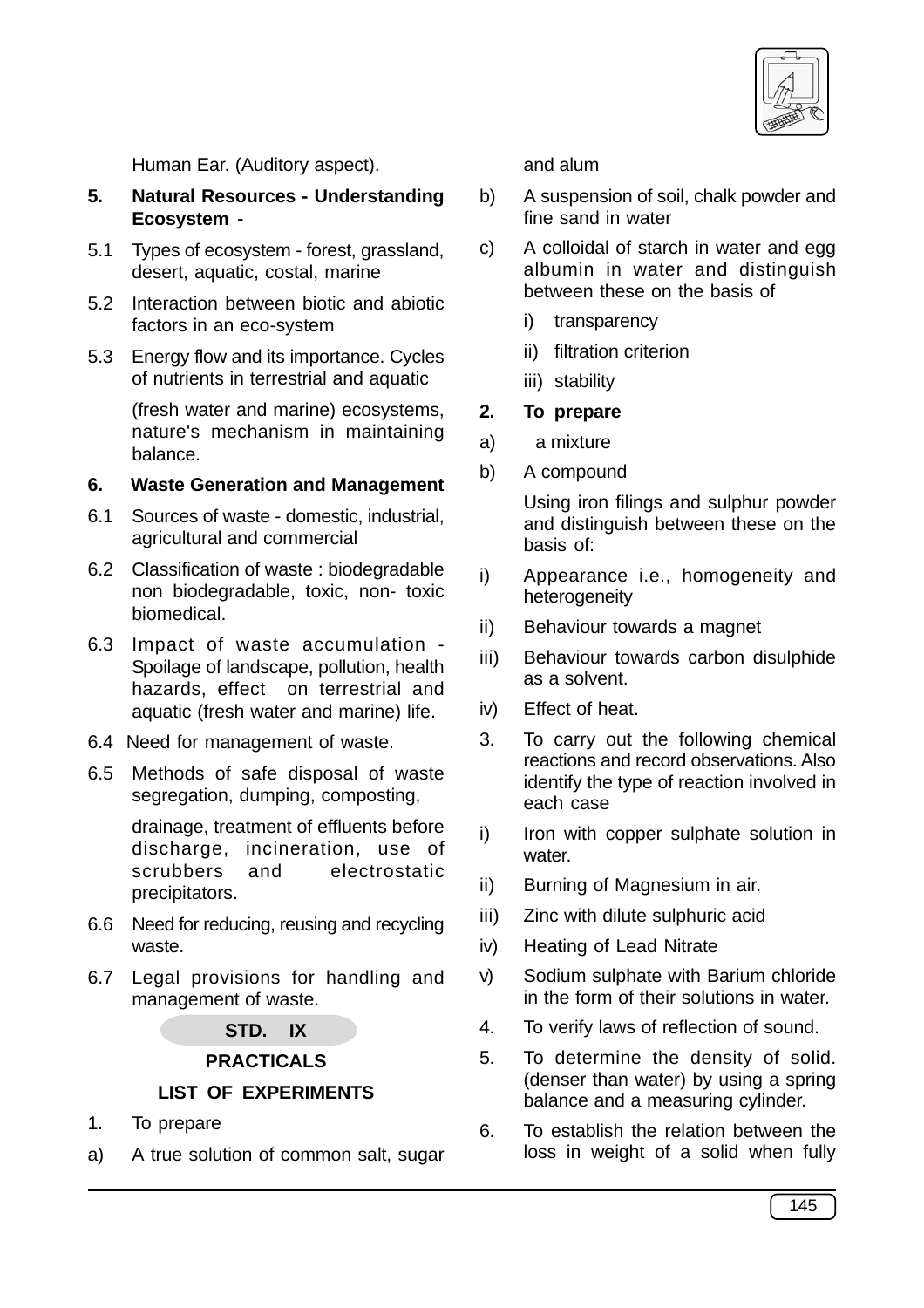

immersed in

- i) tap water
- ii) strongly salty water, with the weight of water displaced by it by taking at least two different solids.
- 7. To measure the temperature of hot water as it cools and plot a temperaturetime graph.
- 8. To determine the velocity of a pulse propagated through stretched string/ slinky.
- 9. To prepare stained temporary mounts of onion peel and to record observations and draw labeled diagram.
- 10. To identify parenchyma and sclerenchyma tissues in plants, striped muscle fibers and nerve

cells in animals, from prepared slides and to draw their labeled diagrams.

- 11. To separate the components of a mixture of sand, common salt and ammonium chloride (or camphor) by Sublimation.
- 12. To determine the melting point of ice and the boiling point of water.
- 13. To test (a) the presence of starch in the given food sample (b) the presence
	- of the adulterant metanil yellow in dal.
- 14. To study the characteristic of spirogyra/ Agaricus, Moss/Fern, Pinus (either with male or female cone) and an Angiospermic plant. Draw and give two identifying features of groups they belong to.
- 15. To observe and draw the given specimens-earthworm, cockroach, bony fish and bird. For each specimen record.
- a) one specific feature of-its phylum

b) one adaptive feature with reference to its habitat.

#### **STD. X**

- 1. Materials
- 1.1 Acids and Bases: Acids, Bases and Salts: General properties, examples and uses.
- 1.2 Chemical Reactions: Types of chemical reactions: combination, decomposition, displacement double decomposition, precipitation, and neutralization.
- 1.3 Oxidation and Reduction: Oxidation and Reduction in terms of gain and loss of oxygen and hydrogen.
- 1.4 Metals and Non-Metals: Brief discussion on basic metallurgical processes. Properties of common metals. Elementary idea about bonding.
- 1.5 Carbon Compounds: Elementary idea about bonding. Saturated hydrocarbons, alcohols, carboxylic acids (properties only)
- 1.6 Common chemicals used in daily life: Soap, common salt, Washing soda, Baking soda, bleaching powder, Plaster of Paris.
- 1.7 Classification of Elements: Brief historical account, Mendeleev's periodic table, gradation in properties.
- 2. The World of the Living
- 2.1. Life Processes: Definition of "Living things". Basic concept of nutrition, respiration, transport and excretion in plants and animals.
- 2.2. Control in the Living: Tropic movements in plants .Introduction to plant hormones; control and coordination in animals; voluntary, involuntary and reflex action, nervous system, chemical coordination, animal hormones.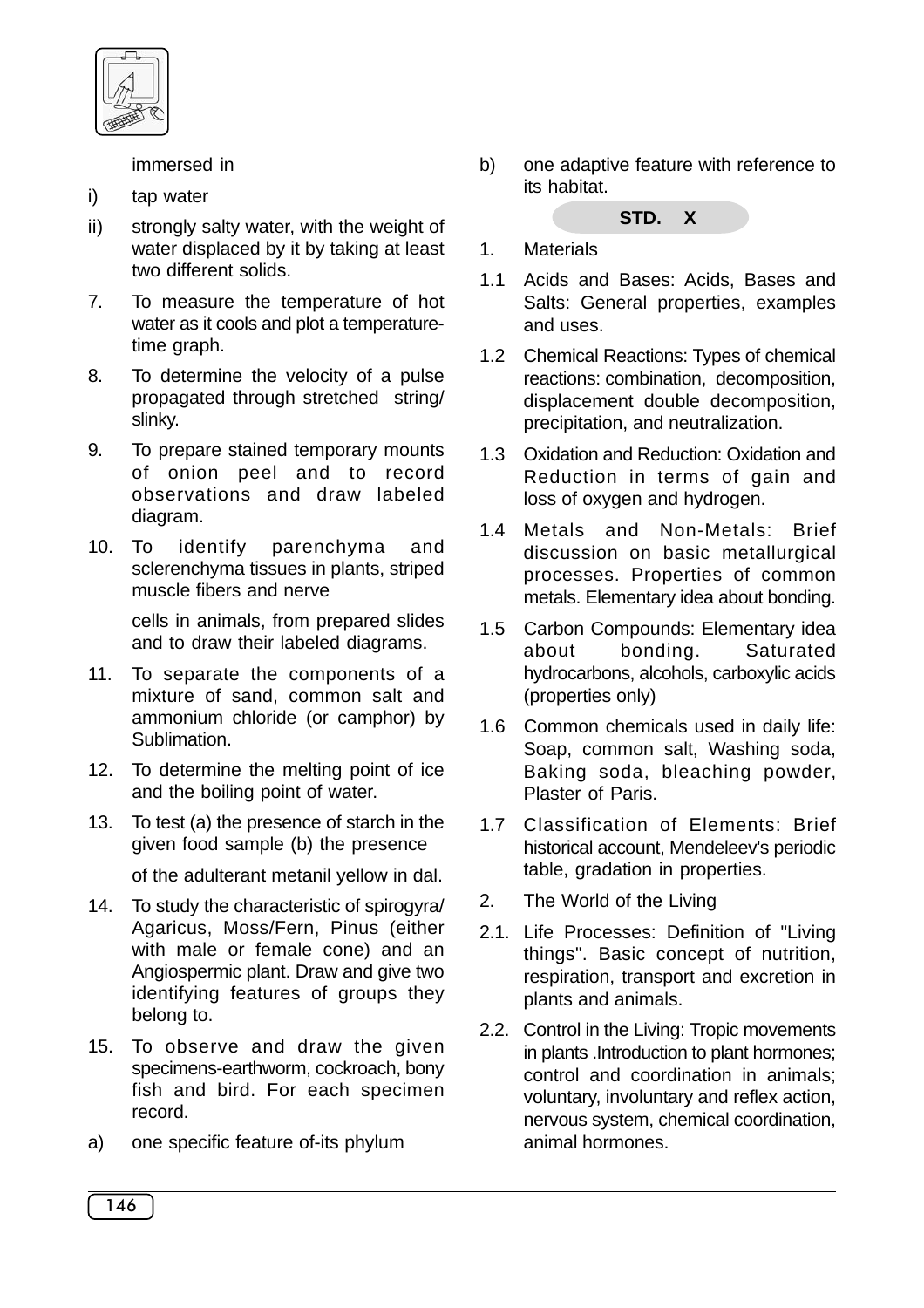

- 2.3. Reproduction in the Living: Reproduction in plants and animals. Need for and methods of family planning. Safe Sex vs-. HIV/AIDS. Child bearing and women's health.
- 2.4. Heredity and Evolution: Heredity, origin of life- brief introduction, Basic concepts of evolution.
- 3. Moving things. People and Ideas
- 3.1. Electric Circuits: Potential and potential difference. Ohm's Law, Resistances in series and parallel. Power dissipated due to current. Inter relation between P, V, I and R.
- 3.2. Magnets: Magnetic field, field lines. Field due to a current carrying wire, coil, solenoid. Force on current carrying conductor. Fleming's Left Hand Rule. Electric motor, electromagnetic induction. Induced potential differences, induced current. Electric generator, principle and working.

Direct and Alternating current. Frequency of AC. Advantages of AC over DC. Domestic Electric Circuits.

## **4. Natural Phenomena**

- 4.1. Light : Convergence and Divergence of Light.
- 4.2 Spherical Mirrors: Images formed by a concave mirror. Related concepts: centre of curvature, principal axis, optical centre, focus, focal length.
- 4.3 Refraction: appreciation of the concept of refraction. Laws of refraction. Velocity of light. Refractive index; twinkling of stars; dispersion of light. Scattering of light.
- 4.4. Lenses: Images formed by a convex lens; functioning of the lens in the human problems of vision and their

remedies. Application of spherical mirrors and lenses.

## **5. Pollution**

- 5.1 Types of pollution air, water, (fresh and marine), soil, radiation, and noise.
- 5.2 Sources of pollution and major pollutants, oil spills
- 5.3 Effect of pollution on -environment, human health and other organisms
- 5.4 Abatement of pollution
- 6. Striving for a Better Environment
- 6.1 Use of efficient and eco-friendly technology
- 6.2 Sustainable use of resources.
- 6.3 Enforcement of acts, laws and policies

## **STD. X**

## **PRACTICALS**

## **LIST OF EXPERIMENTS**

- 1. To find the pH of the following samples by using pH paper universal indicator.
	- i) Dilute Hydrochloric acid
	- ii) Dilute NaOH solution
	- iii) Dilute Ethanoic acid solution
	- iv) Lemon juice .
	- v) Water
	- vi) Dilute Sodium Bicarbonate Solution.
- 2. To study, the properties of acids and bases HCl & NaOH by their reaction with
	- i) Litmus solution (Blue/Red)
	- ii) Zinc metal
	- iii) Solid Sodium Carbonate
- 3. To determine the focal length of
	- a) Concave mirror